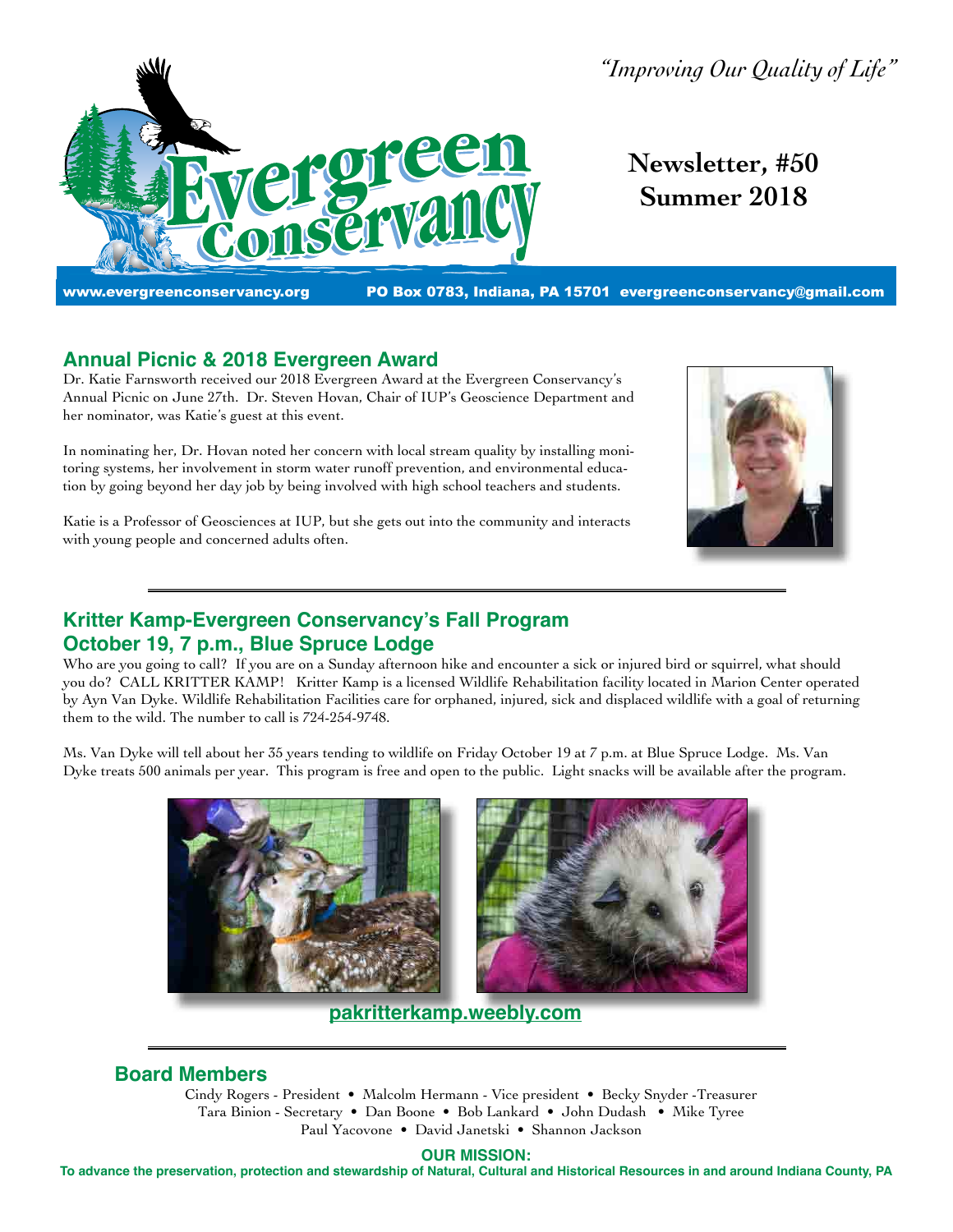## **Plants To Be On The Lookout For Milkweed - Asclepias syriaca**

Common Milkweed was named after Asklepios the Greek God of healing, because of its many medicinal uses through the ages. The common name comes from the milky sap in the plant. A root concoction or extract is said to strengthen the heart, soothe the nerves, treat rheumatism and venereal diseases, and kill worms. People have used a tea made from the roots and smoked dried leaves to treat asthma, used the roots as a contracep-

tive, and the milky sap to remove warts.

Milkweed and related species are crucial for the survival of the monarch butterfly. Insects love milkweed, especially monarch butterfly larvae, which eat its leaves. Milkweed also helps Monarch butterflies survive because it makes them very bitter to the taste. Once a predator tastes the one, won't eat another one! Gold finches use the silky seeds to line their nests.





There is also a milkweed bug. Two types of Milkweed Bugs, large and small, like to hang out on the Milkweed plants and feed on the seeds of the Milkweed plants. They do not seem to bother anything else but they are toxic to anyone or thing that would try and eat them.



You will find common milkweed in old fields, roadsides, disturbed habitats, in all our parks and throughout most of the eastern US. The purple-pink, greenish, or whitish flower heads set in loose clusters, often drooping and unnoticed, rate close inspection because each small individual flower is so beautiful! It is easy to spot this  $3 - 6$ -foot plant when older because of its umbel of pretty flowers and distinctive greenish warty looking seed pods.

The fluffy seeds were used during World War II to fill life preservers and life jackets. The government also attempted to produce rubber from the sap when other sources were hard to get but was unsuccessful because of the difficulty in gathering the plants for massive use.





It can be an edible plant but is not recommended for the beginning forager because of several poisonous look-alikes. Its stem is hairy under magnification unlike the similar but poisonous dogbane. Once the plant is a little older dogbane branches and has distinctive seed pods, both of which distinguish it from milkweed. Butterflyweed is also a poisonous look alike when young but has clear sap. Some references indicate that other west coast and southern milkweed species having milky sap are also poisonous and should be avoided for edible use.

Milkweed has a sticky white milk or latex that protects the plant from insects, lends a very bitter taste to the plant, and is slightly toxic if not properly prepared. If identified correctly, the new shoots can be eaten like asparagus in early spring by boiling in a least 2 changes of water. The flower buds can be

eaten in early summer by steaming or boiling. The immature seed pods may be picked in the summer for steaming or boiling. But don't pick if they feel springy. That is a sign they are too mature to be eaten. Treated seed pods can also be used like okra in soup. I tasted the sweet unopened flowers for the first time at a program Jan Humphreys presented on wild flowers at Blue Spruce Park and was quite impressed with the taste.

There is a toxic component to milkweed that you should be aware of also. Galitoxin is found in all vegetative parts of the plant plus a group of toxicants known as cardenolides may be responsible for digitalis-like signs that cause or contribute to death. Dosages of whorled milkweed as low as 0.1 % - 0.5% of an animal's body weight may cause toxicities and, possibly, death. Cattle, sheep and horses are most susceptible. Toxicity is not lost when the plant is dried, therefore, contaminated hay is potentially toxic.



I have milkweed growing in my yard that have spread over the last 3 years. I was so excited to see a monarch this year for the first time. Look for common milkweed this year and appreciate it's many uses.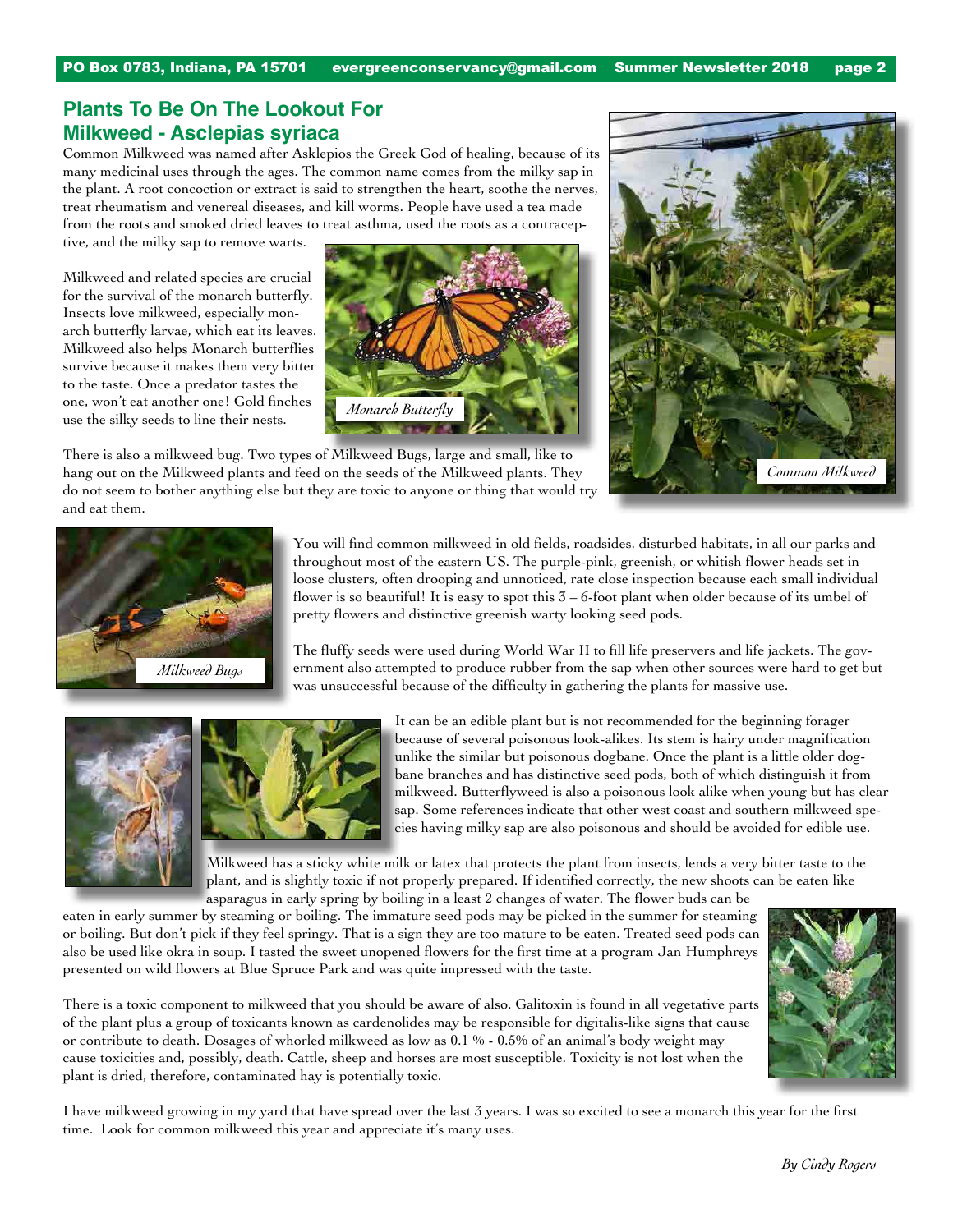PO Box 0783, Indiana, PA 15701 [evergreenconservancy@gmail.com](mailto:evergreenconservancy@gmail.com) Summer Newsletter 2018 page 3

#### **Environmental Education News**

We have had a slower summer for Environmental Education with just one Girl Scout program in July at Blue Spruce Park. The topic was the Water Cycle, complete with water cycle bracelets and the water cycle rap! Cindy Rogers, Shannon Jackson, and Maegan Stump had a blast at the program!

If you are interested in helping out with Environmental Education programming, email us and we will let you know how to get involved!



## **Dates to Remember:**

| September 5th  | Evergreen Conservancy at IUP's Community Involvement Fair                      |
|----------------|--------------------------------------------------------------------------------|
| September 6th  | Board Meeting 7p.m. at 1005 Oak St., second floor                              |
| September 8th  | Evergreen Conservancy at Northern Appalachian Folk Festival, 10a.m – 7p.m.     |
| September 28th | Sustainable Economic Development Task Force Summit                             |
| October 7th    | Evergreen Conservancy hosts Hunter Education Safety Course at Pine Ridge Lodge |
| October 20th   | Evergreen Conservancy Work Session with IUP's 'Into the Streets'               |
| October 20th   | Tree Planting in Tanoma                                                        |
| October 27th   | Evergreen Conservancy at IUP's Indiana Community Seed Swap                     |

## **NAFF**

#### **Northern Appalachian Folk Festival**

Evergreen Conservancy will be at the upcoming Northern Appalachian Folk Festival (NAFF) in Indiana, PA on Saturday, September 8th! We will have a table set up from 10 AM until 7 PM, so please come out and visit us! If you are interested in helping us run Evergreen Conservancy's table, please email us and we will let you know what time slots are still available. The festival should be a lot of fun with live performances and lots of great vendors!

## **Hunter Education Safety Course**

Evergreen Conservancy will be hosting a Hunter Education Safety Course this fall! All hunters or trappers, no matter the age, must complete this course before they are allowed to purchase a Pennsylvania Hunting or Trapping license. The course covers; "responsible hunting behavior, basic firearm handling and safe handling, wildlife conservation and management, outdoor safety and survival, basic and advanced hunting techniques, trapping and furtaking basics, basic shooting and safe hunting skills, and expanding your hunting opportunities." (Referenced from the Pennsylvania Game Commission's website)

The Hunter Education Safety Course hosted by Evergreen Conservancy will take place on Sunday, October 7th at the Pine Ridge Lodge in Blairsville. The course will run from 8 a.m. until 6 p.m. Both a lunch and snack will be provided. Participants must be at least 11 years old by the date of the course to sign up. To register for the course please go to this link: [www.register-ed.com/events/view/125399](https://www.register-ed.com/events/view/125399)

Pine Ridge Lodge, 1055 Chestnut Ridge Road, Blairsville, PA 15717

## **Trail Clean Up Scheduled for October 13th**

Evergreen Conservancy's clean-up of the Hoodlebug Trail and adjoining 119S areas has been scheduled for Saturday October 13 at 9 am meeting at the Homer Center Baseball field.

To get to the meeting place (the Homer City Ball Field) take old 119 South through Homer City (Main Street) Go past the high school. Take first right and follow about ¼ mile to a stop sign. Turn right and cross the Hoodlebug Trail and follow the trail to the parking lot.

Those wishing to help should go to the parking lot with gloves. Garbage bags will be supplied. In past years we have been able to finish in two hours or less.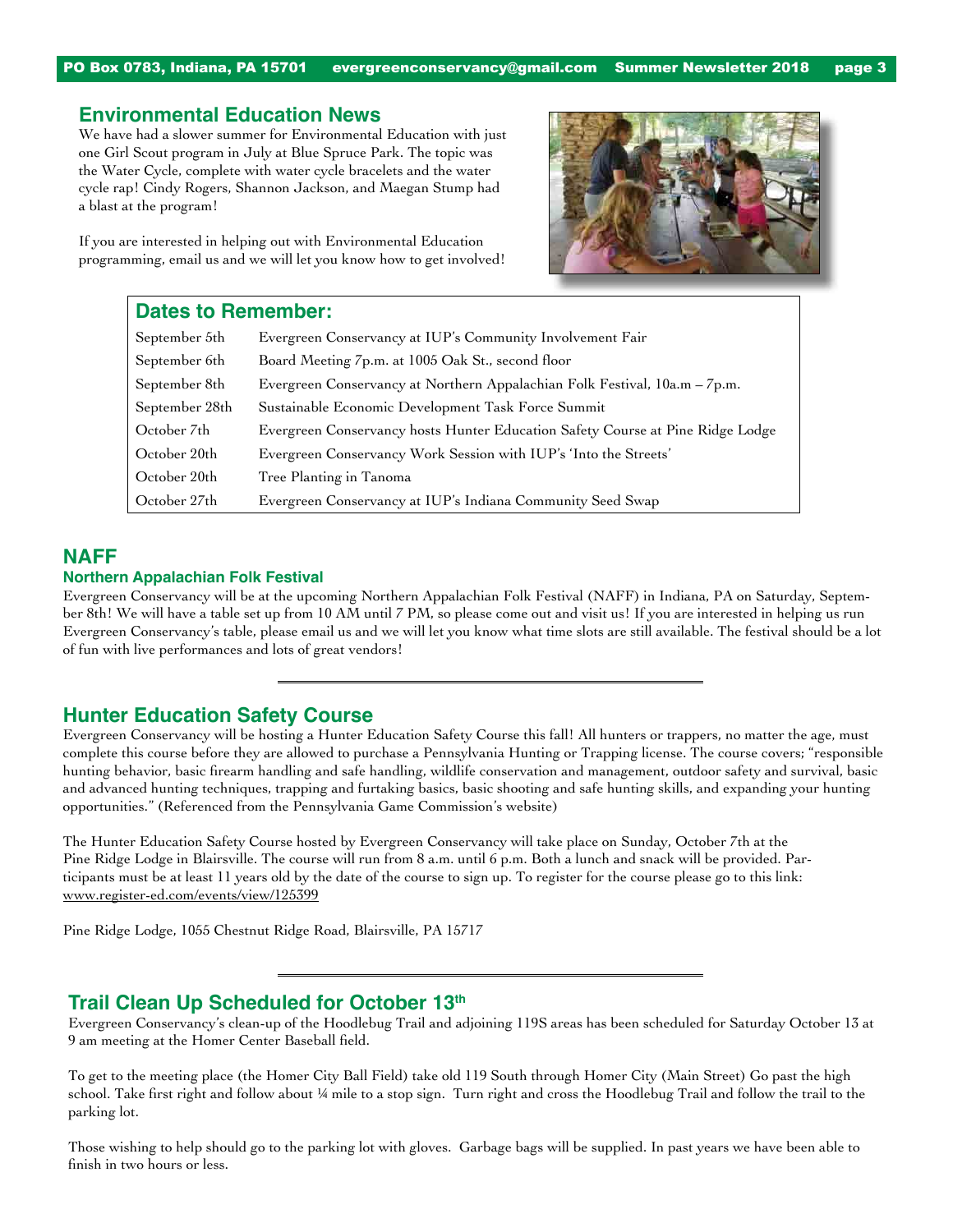## **EcoTour Updates**

This summer, Evergreen Conservancy worked with IUP Communication Media students through IUP's Center for Media Production and Research. Together, we produced three EcoTour videos that are now available to the public. There is a short 30-second advertisement video, a longer 1-minute advertisement video, and a 3.5-minute informational video. These videos can be found on Evergreen Conservancy's YouTube Channel or on our website under the Indiana County ECOTour tab [\(www.evergreenconservancy.org/indiana-county-eco-tour/indiana-county-ecotour-videos\)](http://www.evergreenconservancy.org/indiana-county-eco-tour/indiana-county-ecotour-videos). We are very excited to share these videos and appreciative of the students' hard work.

The students also partnered with us and the Indiana County Tourist Bureau to produce high-quality photos of recreational activities in the county!

Stay tuned for more EcoTour updates!



## **Reminder to Renew Memberships**

Please don't forget to support Evergreen Conservancy with your membership renewal or new membership - due now. You can also support us painlessly by shopping with Amazon Smile or using Goodsearch as your search engine on the internet. As a reward for being a member you will get discounts at some local merchants which are listed on the back of your membership card. Thanks to all!

# **Give a gift of a membership for the Holiday Season! It is not too late to renew or Join for the 2017-2018 year! Support Evergreen Conservancy with a year-end gift!**

| State: $\frac{Zip:}{\frac{1}{2}i}$                                                                    |                                                                                                |                          |
|-------------------------------------------------------------------------------------------------------|------------------------------------------------------------------------------------------------|--------------------------|
| Membership Levels:                                                                                    |                                                                                                |                          |
| \$15: Student \$25 5.5 \$45 \$70 \$100<br>\$1 Youth (17 and under) \$25 \$45 \$6.5 \$55: Business/Org |                                                                                                | <b>AIDY</b> e            |
| Additional Donation: \$                                                                               |                                                                                                |                          |
|                                                                                                       | Complete this form and send check to:<br>Evergreen Conservancy, PO Box 0783, Indiana, PA 15701 | Improving our Quality of |

\_\_\_on Legal issues \_\_\_with grant writing \_\_\_ environmental education \_\_\_social media \_\_\_\_Homer City gardens plots  $\_\_$ with fundraising activities (making crafts or manning a table at sales)  $\_\_$ other $\_\_$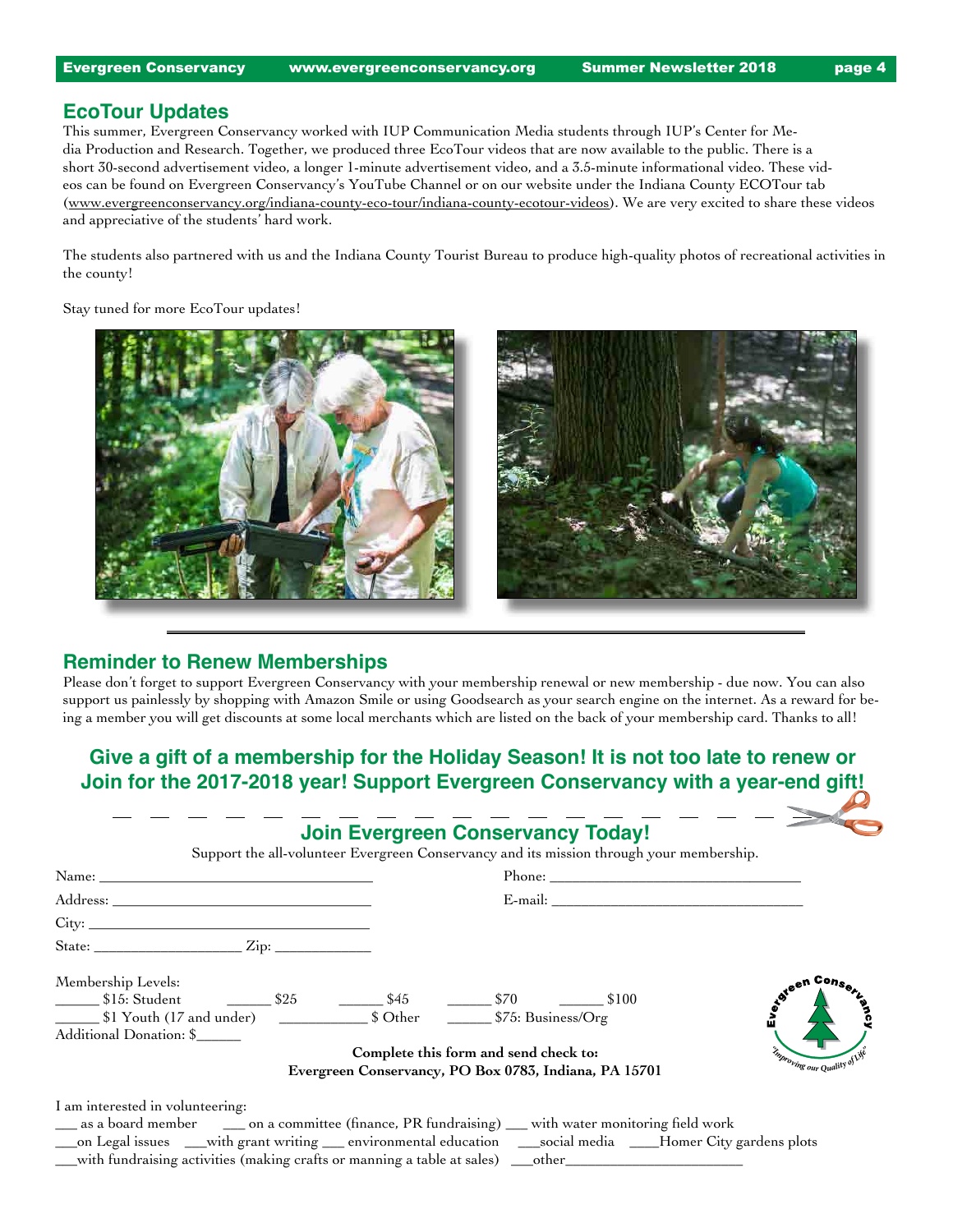Evergreen Conservancy [www.evergreenconservancy.org](http://www.evergreenconservancy.org) Summer Newsletter 2018 page 5

#### **Membership Benefits**

We are pleased to announce the following partners who have supported Evergreen Conservancy by giving discounts to card-carrying members of Evergreen Conservancy. Visit them, get your discount, and thank them for

| supporting Evergreen Conservancy!                                                  |                          |                                                       |  |  |  |  |
|------------------------------------------------------------------------------------|--------------------------|-------------------------------------------------------|--|--|--|--|
| Spaghetti Benders                                                                  | 15% discount             | spaghettibenders.com                                  |  |  |  |  |
| Michael B's Shoe Store                                                             | \$10 off any purchase    | www.michaelbshoes.com                                 |  |  |  |  |
| Plant-it Earth                                                                     | 15% discount             | on FaceBook The-Plant-It-Earth-Greenhouse-And-Gardens |  |  |  |  |
| Doughnut Connection/Portia's Bistro                                                | 15% discount             | www.portiasdonutconnection.com                        |  |  |  |  |
| Little Mahoning Creek Pottery                                                      | 10% discount             | www.nancysmeltzer.etsy.com                            |  |  |  |  |
|                                                                                    |                          | littlemahoningcreekpottery.blogspot.com               |  |  |  |  |
| Homemade Restaurant                                                                | 10% off total bill       | www.thehomemaderestaurantpa.com                       |  |  |  |  |
| Artist Hand Gallery                                                                | $12$ oz. drip coffee \$1 | theartistshandgallery.com                             |  |  |  |  |
| JOIN OR RENEW your membership TODAY if you have not already done so for 2018-2019. |                          |                                                       |  |  |  |  |
|                                                                                    |                          |                                                       |  |  |  |  |

## **Support Evergreen When Shopping**

You can support Evergreen Conservancy this year by shopping! Shop local first, but if you do on line shopping do it at smile.amazon.com and Amazon will donate to Evergreen Conservancy. Shop for everyone on your gift list this holiday at [smile.amazon.com/ch/01-0808065](http://smile.amazon.com/ch/01-0808065) and Amazon donates to Evergreen Conservancy.



Please support Nature's Way market in Greensburg. They support us with a generous donation!

Thanks again for the generous donation from Nature's Way of Greensburg who belongs to 1% of the Planet. Next time you are in Greensburg stop by and say thanks to them!

1% of the Planet is a global network of businesses, nonprofits and individuals working together for a healthy planet. Businesses that join 1% for the Planet commit to giving 1% of total sales each year to your choice of our approved nonprofit partners. You can get involved! Joining is easy – go to [www.onepercentfortheplanet.org/tell-us-about-your-organization](http://www.onepercentfortheplanet.org/tell-us-about-your-organization) . 1% of the Planet brings dollars and doers together to accelerate smart environmental giving. The Planet needs you NOW.

## **Tanoma Update**

We continue to do bi-weekly water testing at Tanoma to check the system. John D., John F., Cindy and Malcolm did some tree maintenance to clear some brush this fall plus other general maintenance to clear weeds and keep the path clear. IUP 'Into the Streets' students will be helping out on October 20th to clean up for the winter and take down the storybook trail. There will be some maintenance on the last weir in the system because water started running out below the weir.

On October 20th we will be doing tree planting along crooked creek from 9:00 to noon to fill in thin and open spaces. If you want to come out and help plant trees that day please let Cindy know at [evergreenconservancy@gmail.com](mailto:evergreenconservancy@gmail.com).

## **IUP Into the Streets Fall Work Session Coming Up October 20th**

We had eight IUP students come out to Tanoma in the Spring. They installed the Storybook Walk, and performed quite a bit of laborious work. We hope to get as much done during the fall session on October 20th.



*Clearing Trees That Increase Flooding*



*Hard Working Crew in the Spring*